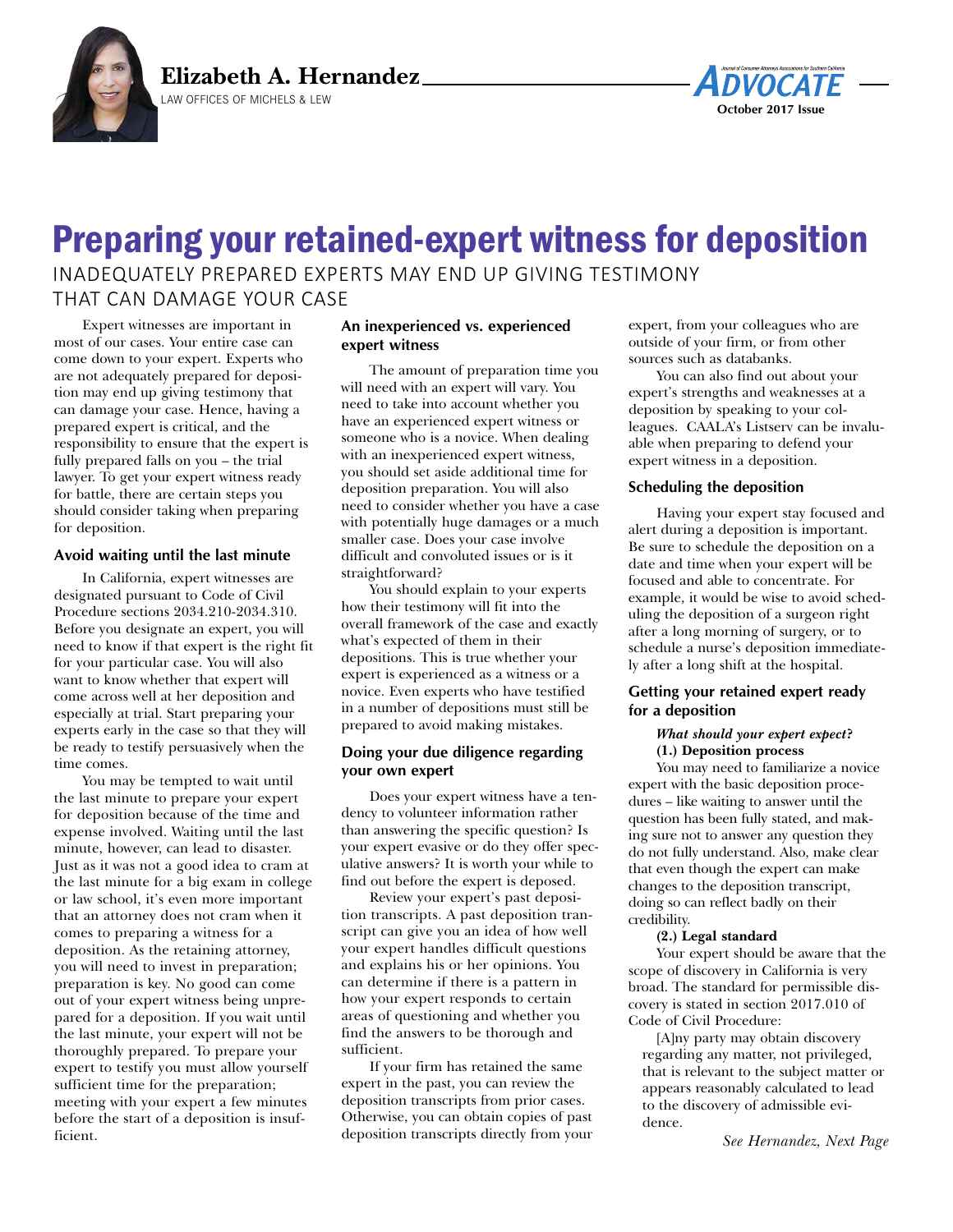

The Supreme Court has held discovery rules are to be *"construed liberally" in favor of disclosure* and "only strong public policies weigh against disclosure." (*Greyhound v. Superior Court* (1961) 56 Cal.2d 355, 365, 15 Cal.Rptr. 90, 104 (emphasis added).)

Your expert should understand that because of the very broad and liberal standard regarding the scope of discovery, the opposing counsel may ask a series of questions at the deposition that appear to be irrelevant, but which may arguably be "reasonably calculated to lead to the discovery of admissible evidence." These may include how often the expert testifies at trial versus at depositions, and the percentage of income the expert receives from testifying as an expert witness. (**3.) Legal objections**

Explaining the purpose of legal objections at a deposition is also a good idea. Your expert witness should know to carefully listen to your objections and understand why you are asserting certain objections.

You want to avoid your expert witness wondering why you are not asserting more objections. To avoid any frustration or confusion, you should explain at the pre-deposition conference when legal objections are permitted. (You should also explain that despite your objections, the expert will still need to answer the question unless instructed otherwise.) **(4.) Opposing counsel's tactics and demeanor**

Is opposing counsel difficult, aggressive, impatient or friendly? If you are familiar with opposing counsel's deposition tactics, then it will help to let your expert witness know what to expect. If you have no personal knowledge of opposing counsel's deposition tactics, then find out about them from your colleagues or other sources.

Also, if opposing counsel routinely tends to be impatient, difficult or combative at depositions, then tell your experts so that they can be mentally prepared.

#### **(5.) Your expert's demeanor at the deposition**

Regardless of whether opposing counsel is difficult or aggressive at the deposition, your expert needs to remain calm and get his or her point across without arguing with opposing counsel. You need to make this point very clear during depo preparation. It may help to role-play, with you taking a particularly aggressive approach, just to let the expert get a feel for how intense the questioning can be.

**(6.) Opposing counsel's strategies**

Introduce your expert witness to what opposing counsel's likely goals and strategies will be at the deposition. Some goals include discrediting your expert. Some strategies involve getting your expert to commit to answering certain questions in a way that will leave your expert with very little wiggle room. For example, opposing counsel will want to know all of your expert's opinions at the deposition. If your experts know that you will be providing them with further documentation or with the deposition transcript of the other side's experts, then there's the possibility that they may have additional opinions based on further information. Therefore, it would be important for your experts to clarify at the deposition that those are all of their opinions "at this time," and if they are provided with further documentation or information, then their opinions may change or they may develop additional opinions. (Should this happen, you should notify opposition counsel and offer to allow the expert to be deposed concerning any new opinions. Otherwise, the expert may not be allowed to offer them at trial.)

### (**7.) Areas of questioning by opposing counsel**

Your expert needs to know about the types of questions and the area of questioning that opposing counsel will likely cover at the deposition. Even if your expert is a seasoned witness, it will be worth your time to cover the areas of potential questioning. When it comes to our clients or other lay witnesses, we spend time covering with them the types of questions that will be asked at their depositions. A similar process should apply when it comes to preparing your expert for deposition. Your expert will already have in mind some likely questions that opposing counsel will ask at the deposition. However, you should still go

over the areas of questioning. You should also focus on some key questions that are pivotal to your client's case to ensure that your expert is well-prepared to effectively answer them.

# **Is your expert really prepared?**

One of opposing counsel's main goals will be to size up your experts as witnesses and determine how well they will come across to a jury at trial. You want your expert to make a strong and lasting impression on opposing counsel. Making sure your expert is adequately prepared is a step in the right direction.

### **(1.) Has your expert set aside enough time to prepare?**

When scheduling the pre-deposition conference, leave yourself a cushion of time before the actual deposition. If you discover at the pre-deposition conference that your expert needs to put in more time to prepare, then that time will be available. If you hold the pre-deposition conference one hour before the start of the actual deposition, then there will be no further time for your expert to prepare, in case that time is needed. **(2.) Clear explanation regarding area**

**of expertise**

Will your experts be able to explain their area of expertise clearly to opposing counsel? Convoluted explanations don't help. If opposing counsel is not able to understand your expert, then how will a jury? During your pre-deposition conference make sure that your expert can give you a clear explanation. **(3.) Understanding the issues involved in your case**

Opposing counsel will try to narrow down the opinions of your expert as much as possible. Make sure you and your experts are on the same page about why you retained them in the first place. There is no room for doubt. Also, your experts should be aware of the causes of action involved in the case, and be very clear about which elements of which claims they will be asked to offer opinions about.

### **(4.) The facts of the case and the key players**

Does your expert have a complete *See Hernandez, Next Page*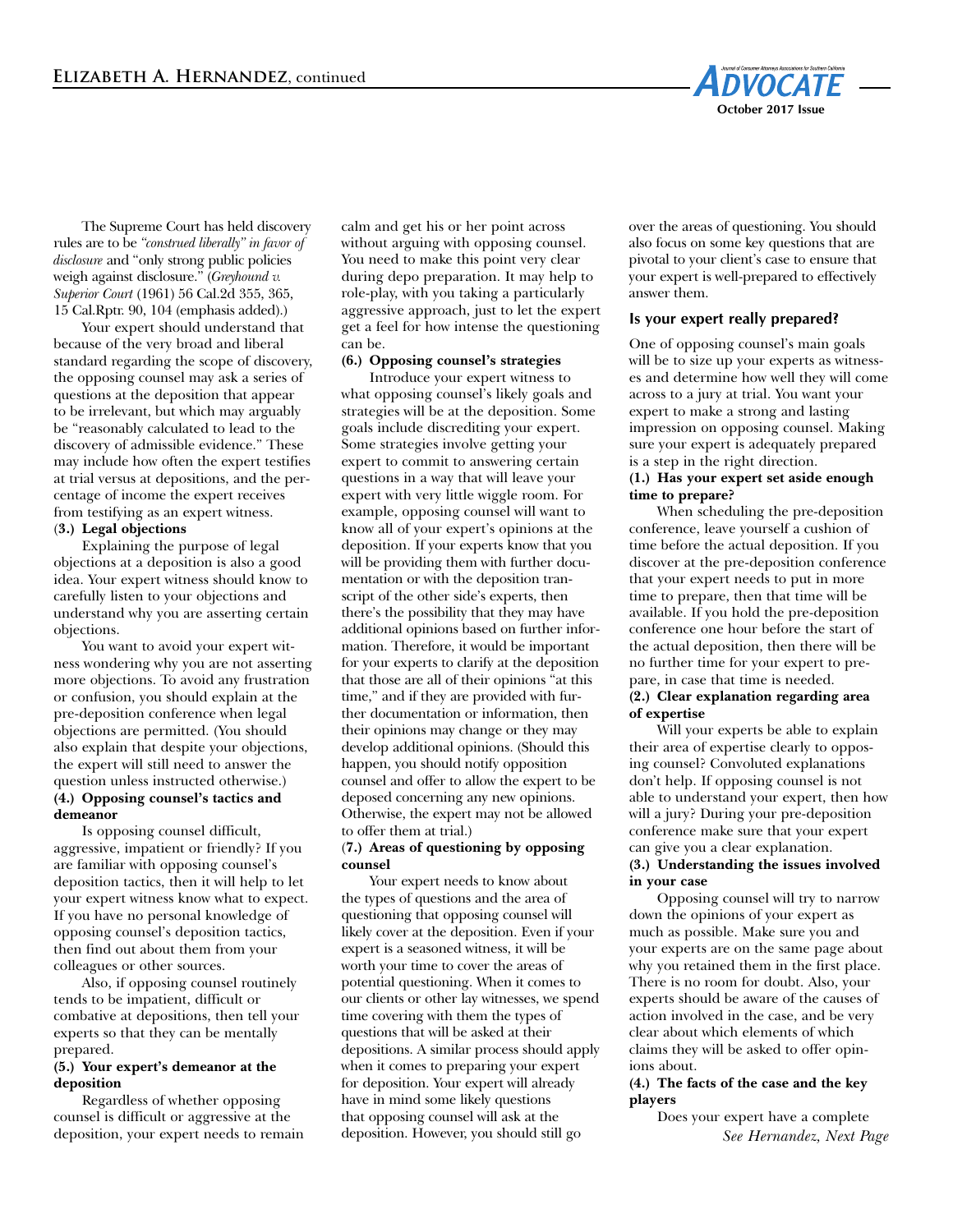

mastery of the important facts of the case? Which facts does your expert think are most important? Are there any facts the expert seems to have left out? You will know the facts cold; your expert should too. You want the expert to recognize when opposing counsel's questions are not based in fact. Your expert will only be able to have that recognition by being thoroughly versed in the facts.

Knowing the facts cold also means knowing the key players. You want to avoid having your expert be embarrassed at deposition and losing credibility by confusing the facts and the key players. **(5.) Important dates**

In addition to accurately knowing the facts and the key players, your expert should also know the important dates in the case, such as the date of the incident, the dates of treatment, or surgeries, etc. Experts are typically asked questions about when they were first contacted by trial counsel, when they were retained, when they had communications with you (via phone, correspondence, email, text or in person), when they received and reviewed documents, when they formed their opinions, and the date when they prepared any written reports, to name a few. Also, if your expert performed any tests or did research, then opposing counsel will want to know the dates and details.

#### **(6.) The expert's opinions**

At the deposition, your expert needs to express his opinions in a legally sufficient manner along with effectively explaining the bases for those opinions. During the pre-deposition conference, you should discuss each opinion with your expert as well as the bases for each of those opinions, all conclusions, and have the expert identify all material, documents, literature, treatises on which he or she relied and found authoritative. You should review that documentation well before the deposition and leave enough time to discuss any questions you may have about the literature, journals, treatises, etc.

In order to express opinions in a legally sufficient manner, your expert should be aware of key language that should be used. In a wrongful-death

action based on medical negligence, an expert who merely states that the decedent "*could have* survived the stroke" if the defendants had not deviated from the standard of care will create problems for you. "*Mere possibility alone is insufficient to establish a prima facie case.*" (*Jones v. Ortho Pharmaceutical Corp.* (1985) 163 Cal.App.3d 396, 402-403, 209 Cal.Rptr. 456, 460 (emphasis added).) "That there is a distinction between a reasonable medical 'probability' and a medical 'possibility' needs little discussion. There can be many possible 'causes,' indeed, an infinite number of circumstances which can produce an injury or disease. A possible cause only becomes 'probable' when, in the absence of other reasonable causal explanations, *it becomes more likely than not that the injury was a result of its action.* This is the outer limit of inference upon which an issue may be submitted to the jury." (*Id.* at p. 403, italics added.) You should review the causes of action, elements, and any other information in CACI ahead of time so that key language that needs to be used by your expert is clear.

Also, opposing counsel may try to ask your experts for opinions that are beyond their expertise. Your experts should be prepared and feel comfortable telling the opposing counsel that those questions are beyond their expertise.

You will also need to find out if your experts have everything they need to offer their opinions, or whether additional information is requested or required.

#### **Written materials**

#### **(1.) Production of your retained expert's file before deposition**

Opposing counsel will specify in the deposition notice the materials or category of materials she wants your retained expert to produce before the deposition. Prior to January 1, 2017, a defending attorney could show up just before the start of a deposition and produce voluminous materials and documents in an unorganized fashion. As a result, the deposing attorney would need to spend time during the deposition going through the expert's materials. To encourage more efficient expert depositions and to reduce the costs, the

California Legislature added Section 2034.415 to the Code of Civil Procedure, which says:

An expert described in subdivision (b) of Section 2034.210 whose deposition is noticed pursuant to Section 2025.220 shall, no later than three business days before his or her deposition, produce any materials or category of materials, including any electronically stored information, called for by the deposition notice.

Since opposing counsel will have more time to review your expert's materials, he or she will likely be very prepared to take your expert's deposition. As a result, you need to thoroughly review your expert's file before the three-business-day deadline. You should allow enough time to receive your expert's file, review it, and hold either a conference call or have a meeting about the materials. You need to make sure that you notify your experts of the deadline.

Make sure you obtain your expert's file and materials well before the production deadline so you have sufficient time to review them. You do not want to run into a time crunch when it comes to receiving your expert's file and materials.

Also, when scheduling your expert's deposition, keep in mind the day of the week. If you allow your expert to be deposed early in the week, then opposing counsel will get additional time over the weekend to review the documents requested in the deposition notice. Remember section 2034.210 specifies *three business days, not calendar days,* when it comes to producing your expert's materials before the deposition date.

#### **(2.) Your expert's file**

Familiarize yourself with your expert's file at the pre-deposition conference or before. Be meticulous in reviewing the file with the expert. Remember that the written materials will need to be produced so it is crucial that you know what your expert's notes mean. You should also take an inventory of what is in your expert's file. Did they highlight any records, materials or excerpts? If yes, find out why.

*See Hernandez, Next Page*